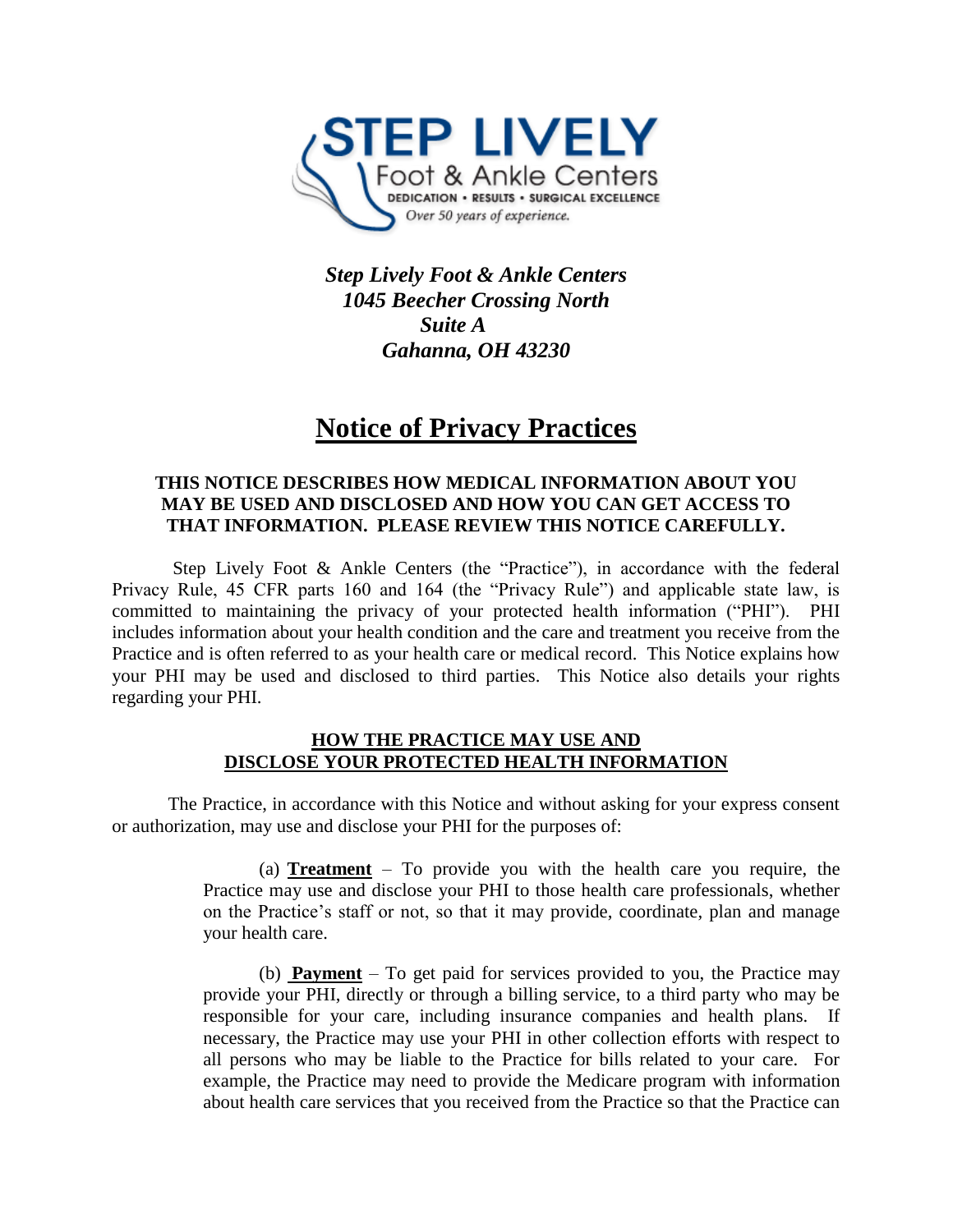be reimbursed. The Practice may also need to tell your insurance plan about treatment you are going to receive so that it can determine whether or not it will cover the treatment expense.

(c) **Health Care Operations** – To operate in accordance with applicable law and insurance requirements, and to provide quality and efficient care, the Practice may need to compile, use and disclose your PHI. For example, the Practice may use your PHI to evaluate the performance of the Practice's personnel in providing care to you.

## **OTHER EXAMPLES OF HOW THE PRACTICE MAY USE YOUR PROTECTED HEALTH INFORMATION**

(a) **Advice of Appointment and Services** – The Practice may, from time to time, contact you to provide appointment reminders or information about treatment alternatives or other health-related benefits and services that may be of interest to you. The following appointment reminders may be used by the Practice: a) a postcard mailed to you at the address provided by you; and b) telephoning your home and leaving a message on your answering machine or with the individual answering the phone.

(b) **Family/Friends** – The Practice may disclose to a family member, other relative, a close personal friend, or any other person identified by you, your PHI directly relevant to such person's involvement with your care or the payment for your care. The Practice may also use or disclose your PHI to notify or assist in the notification (including identifying or locating) a family member, a personal representative, or another person responsible for your care, of your location, general condition or death. However, in both cases, the following conditions will apply:

(i) If you are present at or prior to the use or disclosure of your PHI, the Practice may use or disclose your PHI if you agree, or if the Practice can reasonably infer from the circumstances, based on the exercise of its professional judgment, that you do not object to the use or disclosure.

(ii) If you are not present, the Practice will, in the exercise of professional judgment, determine whether the use or disclosure is in your best interests and, if so, disclose only the PHI that is directly relevant to the person's involvement with your care.

## **OTHER USE & DISCLOSURES WHICH MAY BE PERMITTED OR REQUIRED BY LAW**

The Practice may also use and disclose your PHI without your consent or authorization in the following instances:

> (a)**De-identified Information** – The Practice may use and disclose health information that may be related to your care but does not identify you and cannot be used to identify you.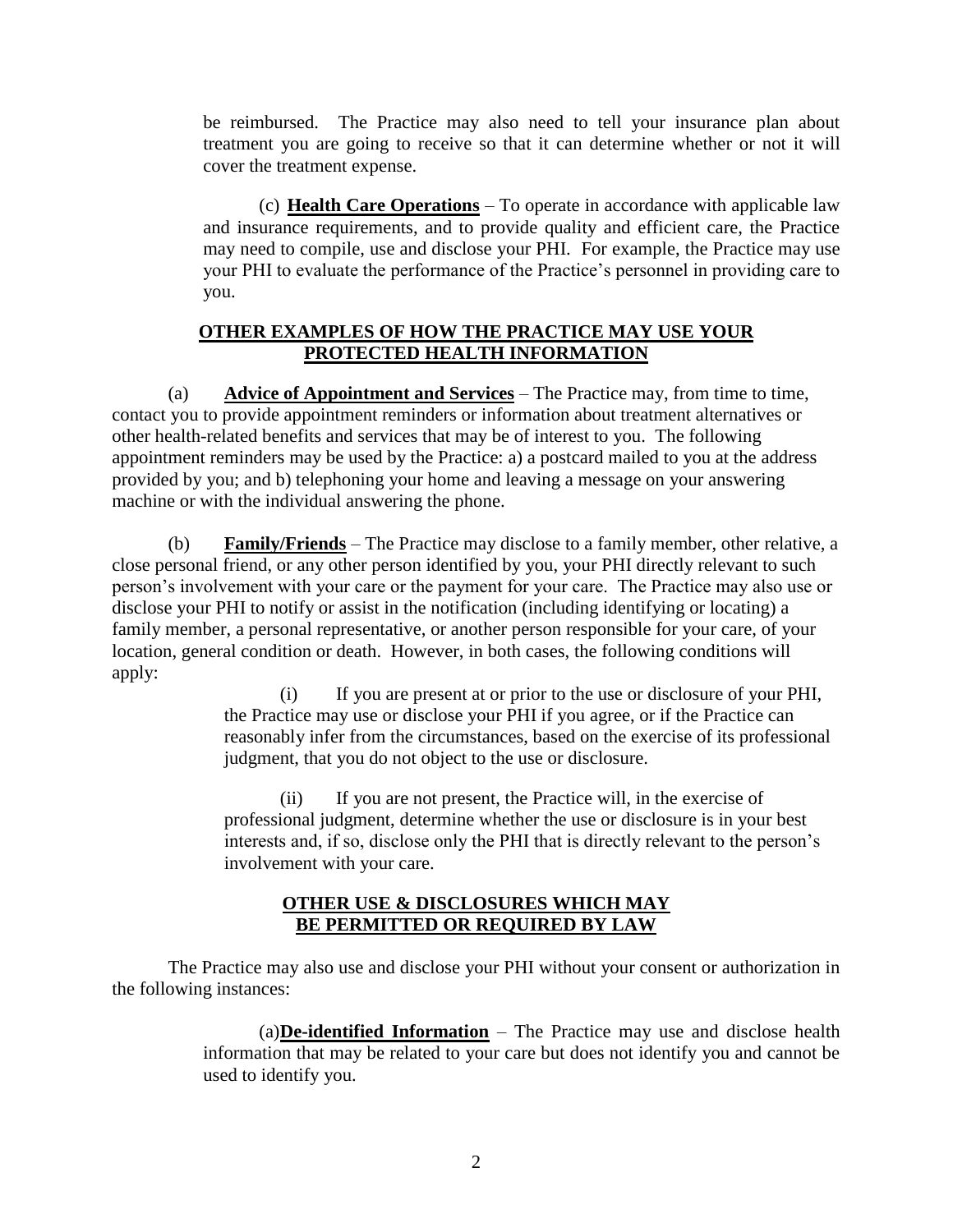(b) **Business Associate** – The Practice may use and disclose PHI to one or more of its business associates if the Practice obtains satisfactory written assurance, in accordance with applicable law, that the business associate will appropriately safeguard your PHI. A business associate is an entity that assists the Practice in undertaking some essential function, such as a billing company that assists the office in submitting claims for payment to insurance companies.

(c) **Personal Representative** – The Practice may use and disclose PHI to a person who, under applicable law, has the authority to represent you in making decisions related to your health care.

(d) **Emergency Situations** – The Practice may use and disclose PHI for the purpose of obtaining or rendering emergency treatment to you provided that the Practice attempts to obtain your consent as soon as possible: The Practice may also use and disclose PHI to a public or private entity authorized by law or by its charter to assist in disaster relief efforts, for the purpose of coordinating your care with such entities in an emergency situation.

(e) **Public Health Activities** – The Practice may use and disclose PHI when required by law to provide information to a public health authority to prevent or control disease.

(f) **Abuse, Neglect or Domestic Violence** – The Practice may use and disclose PHI when authorized by law to provide information if it believes that the disclosure is necessary to prevent serious harm.

(g) **Health Oversight Activities** – The Practice may use and disclose PHI when required by law to provide information in criminal investigations, disciplinary actions, or other activities relating to the community's health care system.

(h) **Judicial and Administrative Proceeding** – The Practice may use and disclose PHI in response to a court order or a lawfully issued subpoena.

(i) **Law Enforcement Purposes** – The Practice may use and disclose PHI, when authorized, to a law enforcement official. For example, your PHI may be the subject of a grand jury subpoena, or if the Practice believes that your death was the result of criminal conduct.

(j) **Coroner or Medical Examiner** – The Practice may use and disclose PHI to a coroner or medical examiner for the purpose of identifying you or determining your cause of death.

(k) **Organ, Eye or Tissue Donation** – The Practice may use and disclose PHI if you are an organ donor to the entity to whom you have agreed to donate your organs.

(l) **Research** – The Practice may use and disclose PHI subject to applicable legal requirements if the Practice is involved in research activities.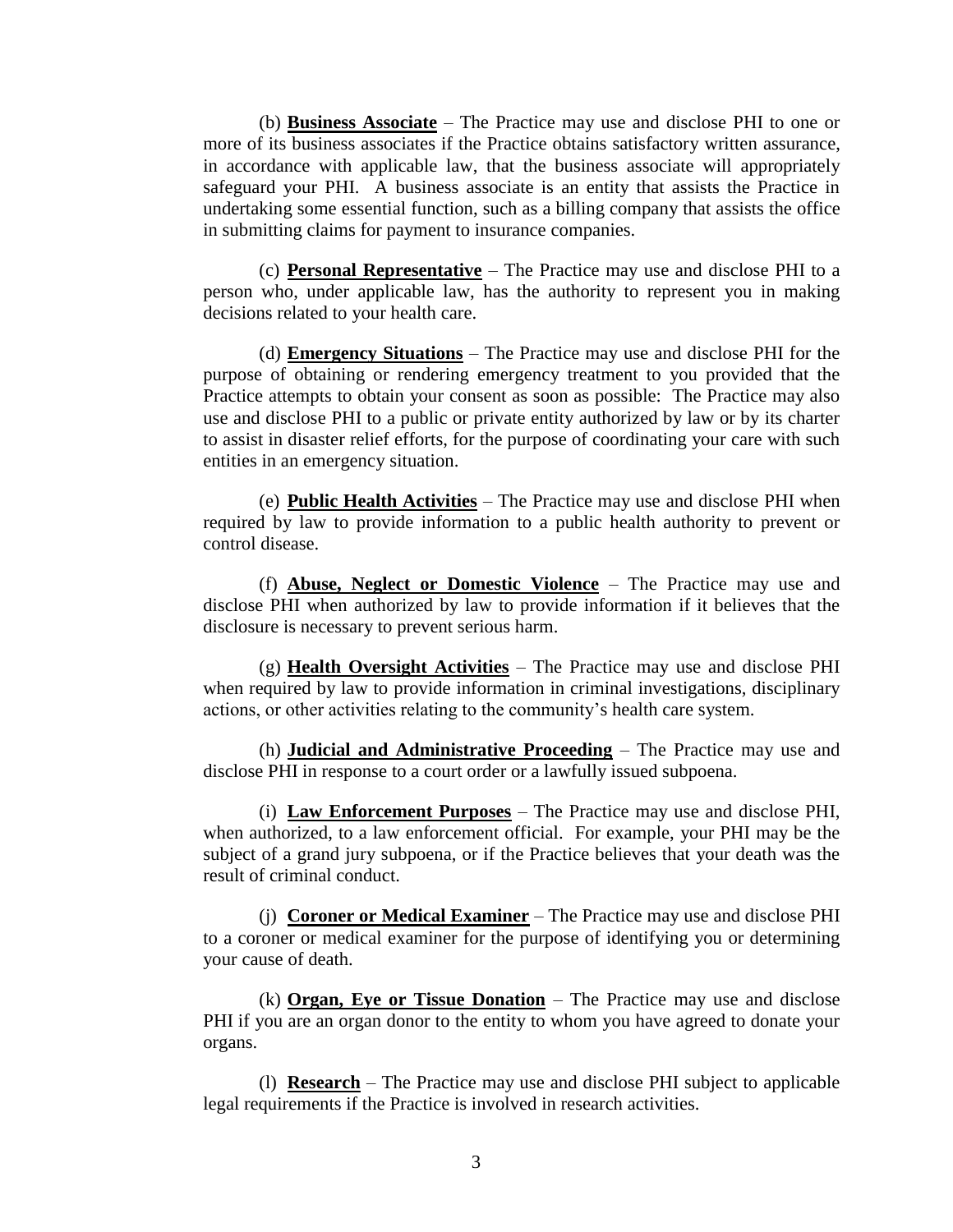(m) **Avert a Threat to Health or Safety** – The Practice may use and disclose PHI if it believes that such disclosure is necessary to prevent or lessen a serious and imminent threat to the health or safety of a person or the public and the disclosure is to an individual who is reasonably able to prevent or lessen the threat.

(n) **Specialized Government Functions** – The Practice may use and disclose PHI when authorized by law with regard to certain military and veteran activity.

(o) **Workers' Compensation** – The Practice may use and disclose PHI if you are involved in a Workers' Compensation claim to an individual or entity that is part of the Workers' Compensation system.

(p) **National Security and Intelligence Activities** – The Practice may use and disclose PHI to authorized governmental officials with necessary intelligence information for national security activities.

(q) **Military and Veterans** – The Practice may use and disclose PHI if you are a member of the armed forces, as required by the military command authorities.

#### **AUTHORIZATION**

Uses and/or disclosures, other than those described above, will be made only with your written Authorization.

#### **YOUR RIGHTS**

You have the right to:

(a) Revoke any Authorization or consent you have given to the Practice, at any time. To request a revocation, you must submit a written request to the Practice's Privacy Officer.

(b) Request special restrictions on certain uses and disclosures of your PHI as authorized by law. In general, this relates to your right to request special restrictions concerning disclosures of your PHI regarding uses for treatment, payment and operational purposes under Privacy Rule, Section 164.522(a) and restrictions related to disclosures to your family and other individuals involved in your care under Privacy Rule, Section 164.510(b). Except in certain instances, the Practice may not be obligated to agree to any requested restrictions. To request restrictions, you must submit a written request to the Practice's Privacy Officer. In your written request, you must inform the Practice of what information you want to limit, whether you want to limit the Practice's use or disclosure, or both, and to whom you want the limits to apply. If the Practice agrees to your request, the Practice will comply with your request unless the information is needed in order to provide you with emergency treatment.

(c) Receive confidential communications or PHI by alternative means or at alternative locations as provided by Privacy Rule Section 164.522(b). For instance,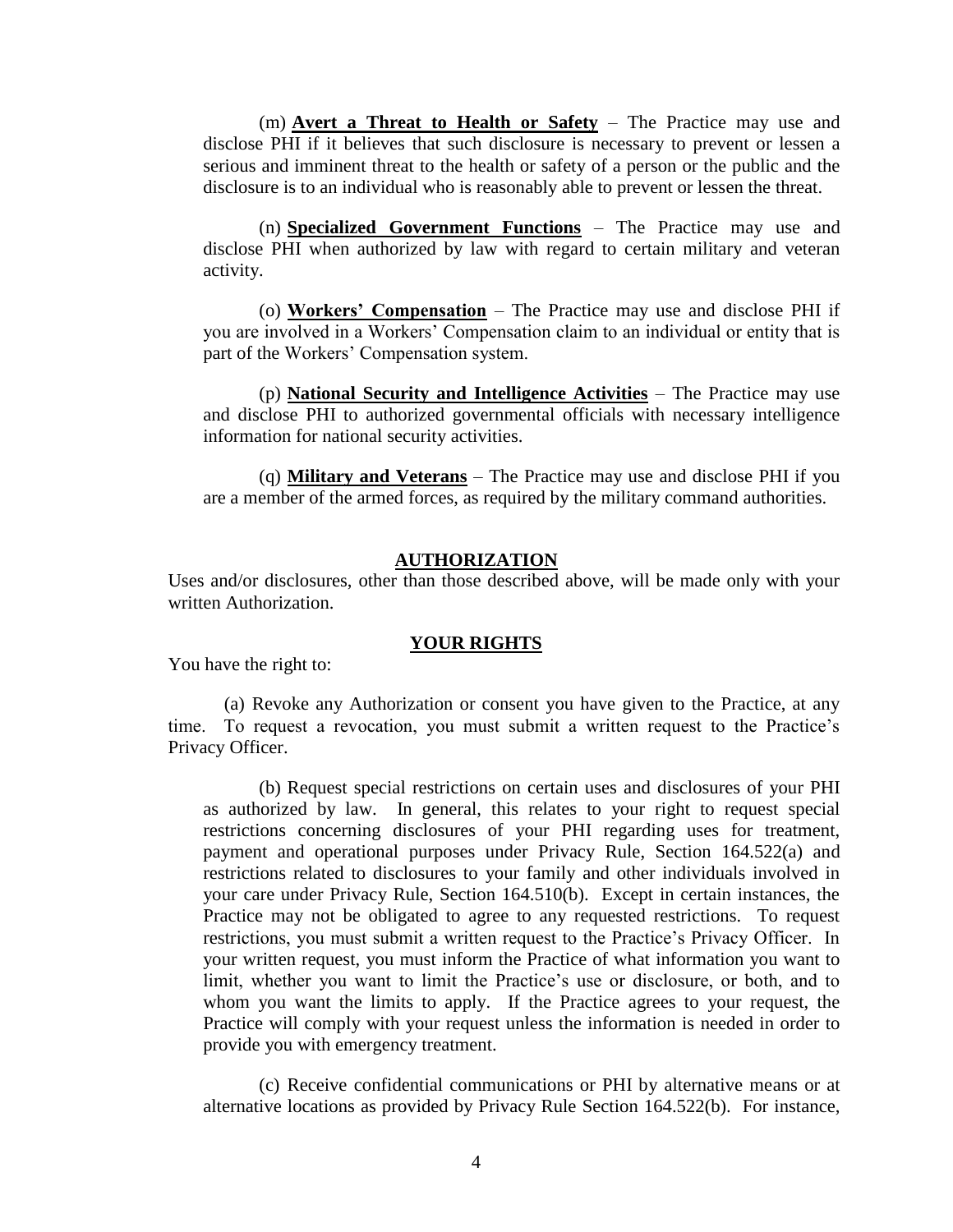you may request all written communications to you marked "Confidential Protected Health Information." You must make your request in writing to the Practice's Privacy Officer. The Practice will accommodate all reasonable requests.

(d) Inspect and copy your PHI as provided by federal law (including Privacy Rule, Section 164.524) and state law. To inspect and copy your PHI, you must submit a written request to the Practice's Privacy Officer. The Practice can charge you a fee for the cost of copying, mailing or other supplies associated with your request. In certain situations that are defined by law, the Practice may deny your request, but you will have the right to have the denial reviewed as set forth more fully in the written denial notice.

(e) Amend your PHI as provided by federal law (including Privacy Rule, Section 164.526) and state law. To request an amendment, you must submit a written request to the Practice's Privacy Officer. You must provide a reason that supports your request. The Practice may deny your request if it is not in writing, if you do not provide a reason in support of your request, if the information to be amended was not created by the Practice (unless the individual or entity that created the information is no longer available), if the information is not part of your PHI maintained by the Practice, if the information is not part of the information you would be permitted to inspect and copy, and/or if the information is accurate and complete. If you disagree with the Practice's denial, you will have the right to submit a written statement of disagreement.

(f) Receive an accounting of disclosures of your PHI as provided by federal law (including Privacy Rule Section 164.528) and state law. To request an accounting, you must submit a written request to the Practice's Privacy Officer. The request must state a time period, which may not be longer than six (6) years and may not include dates before April 14, 2003. The request should indicate in what form you want the list (such as a paper or electronic copy). The first list you request within a twelve (12) month period will be free, but the Practice may charge you for the cost of providing additional lists. The Practice will notify you of the costs involved and you can decide to withdraw or modify your request before any costs are incurred.

(g) Request special authorization to allow the Practice to use and disclose your protected health information (PHI) for purposes other than those enumerated in this Notice of Privacy Practices (NPP). This request must be made in writing to the Practice's Privacy Officer.

(h) Receive a paper copy of this Privacy Notice from the Practice (as provided by Privacy Rule Section  $164.520(b)(1)(iv)(F)$  upon request to the Practice's Privacy Officer, or from this Practice's web site www.steplivelyfootandankle.com .

(i) Complain to the Practice or to the Secretary of HHS (as provided by Privacy Rule Section  $164.520(b)(1)(vi)$  if you believe your privacy rights have been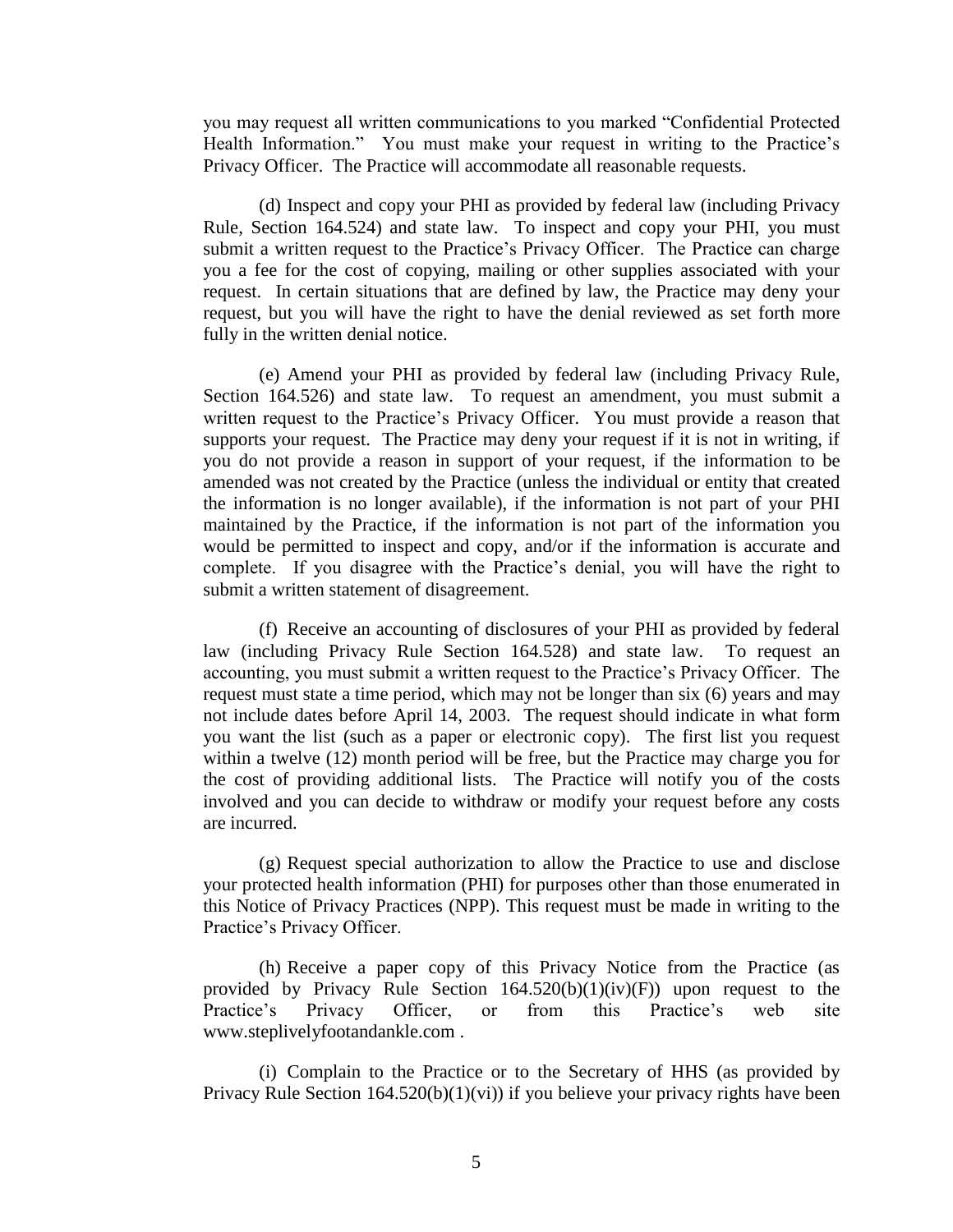violated. To file a complaint with the Practice, you must contact the Practice's Privacy Officer. All complaints must be in writing.

To obtain more information about your privacy rights or if you have questions you want answered about your privacy rights (as provided by Privacy Rule Section 164.520(b)(2)(vii)), you may contact the Practice's HIPAA Compliance Officer as follows:

> *Step Lively Foot & Ankle Centers Attn: HIPAA Compliance Officer 1045 Beecher Crossing North Suite A Gahanna, OH 43230*